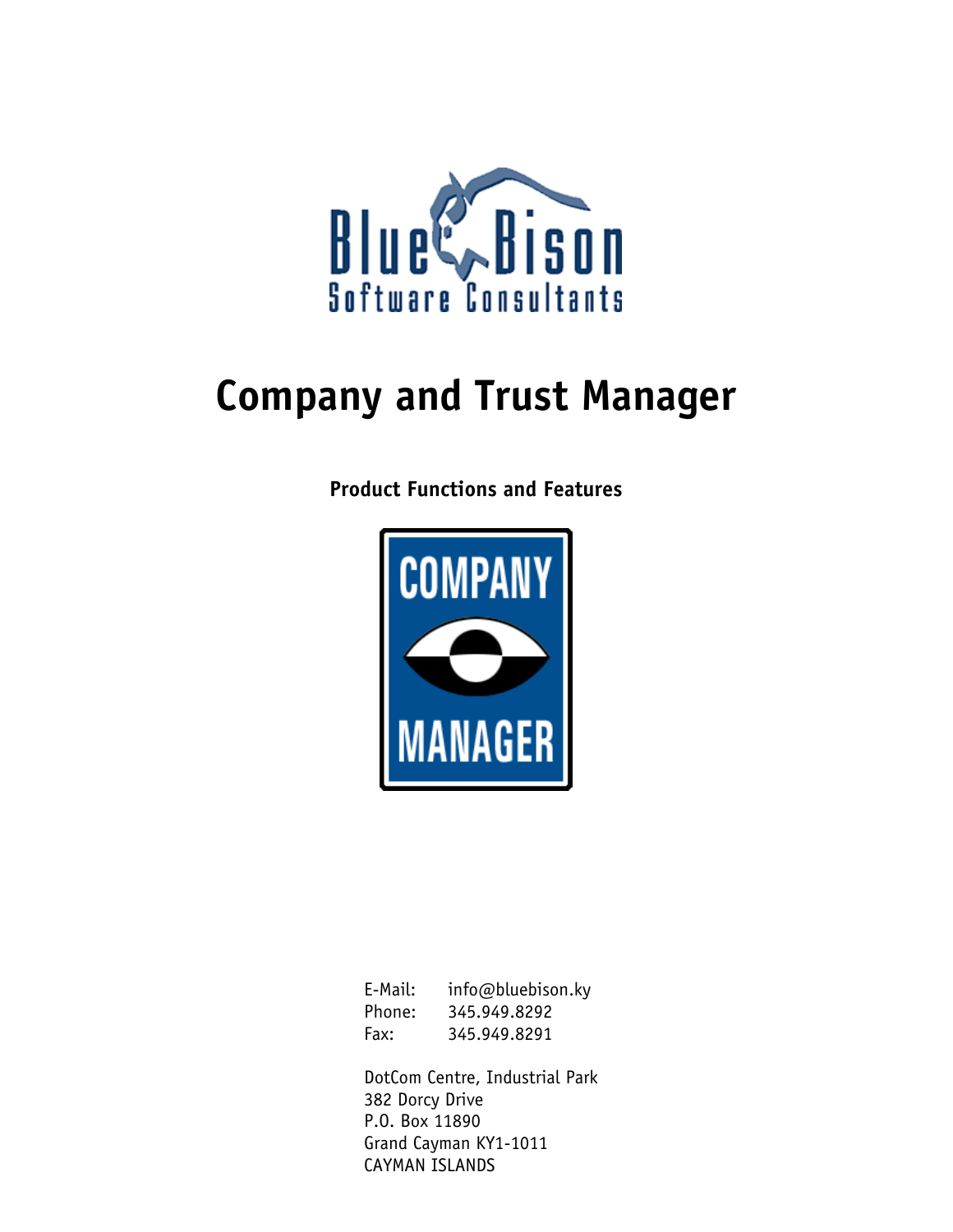



#### **Software Program Summary**

Company Manager is designed to be quick and easy to learn with menus, tool bars and icons that are simple to recognize and familiar to everyone who has worked with any Microsoft products such as Microsoft Word or Excel.

| File                 | Setup Reports Window | Help                                                                                  |                      |                    |                                    |
|----------------------|----------------------|---------------------------------------------------------------------------------------|----------------------|--------------------|------------------------------------|
| P                    | ₹                    | Ѷ<br>Ŋ,<br>魯<br>ÈE                                                                    |                      |                    |                                    |
| Search Entity        | Task List            | Address Book Forwarding Mail<br>New Entity<br>New Task<br>Exit<br><b>Entity Setup</b> |                      |                    |                                    |
| <b>A</b> Entity List |                      |                                                                                       |                      |                    | $\Box$ D $ \times $                |
| Entity #:            |                      | Entity Class: [All]<br>$\blacktriangledown$<br>Search                                 |                      |                    |                                    |
| Entity Name:         |                      |                                                                                       |                      |                    |                                    |
| Manager:             | [(All)               | Reset<br>Administrator: [All]<br>$\overline{\phantom{a}}$<br>$\blacktriangledown$     |                      |                    |                                    |
| Entity Type:         | (A )                 | $\overline{\phantom{0}}$<br>$\overline{\phantom{a}}$<br>Entity Status: (All)          |                      |                    |                                    |
| Entity Class         | Entity #             | Entity Name                                                                           | Manager              | Administrator      | Entity Status                      |
| Company              | 00001                | Three C's Fund, Ltd.                                                                  | <b>Blair Smith</b>   | Carol Jackson      | $\overline{\phantom{0}}$<br>Active |
| Company              | 0002                 | KOD Credit II Master Fund. Ltd.                                                       | <b>Blair Smith</b>   | Cassandra Hill     | Active                             |
| Company              | 1001                 | New House Ltd.                                                                        | Jane Fleming         | Kieran O'Donoghue  | Active                             |
| Company              | 1003                 | Finn Investments Limited                                                              | <b>Blair Smith</b>   | Dennis Brown       | Closed                             |
| Company              | 1004                 | Ocean Services Ltd.                                                                   | <b>Brigitte Shaw</b> | Dennis Brown       | Struck Off                         |
| Company              | 1005                 | Penshurst Investment Ltd                                                              | <b>Brigitte Shaw</b> | Dennis Brown       | Active                             |
| Company              | 1006                 | <b>GC&amp;T Nominees A</b>                                                            | Carol Jackson        | Dennis Brown       | Closed                             |
| Company              | 1007                 | <b>GC&amp;T Nominees B</b>                                                            | <b>Brigitte Shaw</b> | Dennis Brown       | Closed                             |
| Company              | 1008                 | Queensgate Bank & Trust Company Ltd.                                                  | <b>Blair Smith</b>   | Dennis Brown       | Active                             |
| Company              | 1009                 | Carr Securities Inc.                                                                  | Carol Jackson        | Dennis Brown       | Active                             |
| Company              | 1009-01              | The Carr Trust                                                                        | <b>Brigitte Shaw</b> | Cassandra Hill     | Active                             |
| Company              | 1010                 | <b>Blue Bison Limited</b>                                                             | <b>Blair Smith</b>   | Suzanne Jensen     | In Liquidation                     |
| Company              | 1014                 | <b>Oak Shipping Limited</b>                                                           | Caroline Burrows     | Dennis Brown       | Closed                             |
| Company              | 1015                 | Ocean Pacific Fund Ltd.                                                               | <b>Blair Smith</b>   | Carol Jackson      | Liquidated                         |
| Company              | 1016                 | Gordon Estates                                                                        | <b>Blair Smith</b>   | Cassandra Hill     | Active                             |
| Company              | 1017                 | Marine Projects Ltd.                                                                  | <b>Brigitte Shaw</b> | Cassandra Hill     | Active Non-Trading                 |
| Company              | 1018                 | Car Carriers Limited                                                                  | <b>Brigitte Shaw</b> | Caroline Burrows   | Liquidated                         |
| Company              | 1019                 | Kyes, Richard E.                                                                      | Blair Smith          | Kieran O'Donoghue  | Closed                             |
| Company              | 1021                 | Nash Record Ltd                                                                       | <b>Blair Smith</b>   | Caroline Burrows   | Active                             |
| Company              | 1022                 | Green Fields Fund Ltd                                                                 | Caroline Burrows     | <b>Blair Smith</b> | In Administration                  |
| Company              | 1023                 | London Investment Fund                                                                | <b>Brigitte Shaw</b> | Dennis Brown       | Active                             |
| Company              | 1024                 | Laser Fund Ltd                                                                        | <b>Brigitte Shaw</b> | Dennis Brown       | Active                             |
| Company              | 1025                 | Max Shipping Ltd.                                                                     | Blair Smith          | Kieran O'Donoghue  | Active                             |
| Company              | 1026                 | Alva Shipping Ltd.                                                                    | Brigitte Shaw        | Jane Fleming       | Liquidated                         |
| Company              | 1027                 | Dawn Investments Ltd.                                                                 | <b>Brigitte Shaw</b> | Dennis Brown       | Active                             |
| Company              | 1028                 | Forest Fund Ltd                                                                       | Cassandra Hill       | Dennis Brown       | Active                             |
| Company              | 1029                 | Sean Corp Ltd.                                                                        | Brigitte Shaw        | Dennis Brown       | Active                             |
| Company              | 1030                 | Sterling Court Ltd                                                                    | <b>Brigitte Shaw</b> | Caroline Burrows   | Active                             |
| Company              | 1031                 | Miani Industries Ltd                                                                  | <b>Blair Smith</b>   | Cassandra Hill     | Active                             |
| Company              | 1032                 | MFI Investment Fund                                                                   | <b>Brigitte Shaw</b> | Carol Jackson      | Inactive                           |
| Company              | 1033                 | Havward Ltd                                                                           | <b>Blair Smith</b>   | Dennis Brown       | Active Non-Trading                 |
| Company              | 1034                 | <b>Burgess Investment Fund</b>                                                        | <b>Blair Smith</b>   | Carol Jackson      | Never Opened                       |

User: sa Database: CManager Server: TCAMPNEY01

NUM CAPS 16-Mar-2005 11:58:42 AM 2

The above screen shows how entities can be search on by entity number, name and type with the ability to sort and filter by manager, administrator, type and status.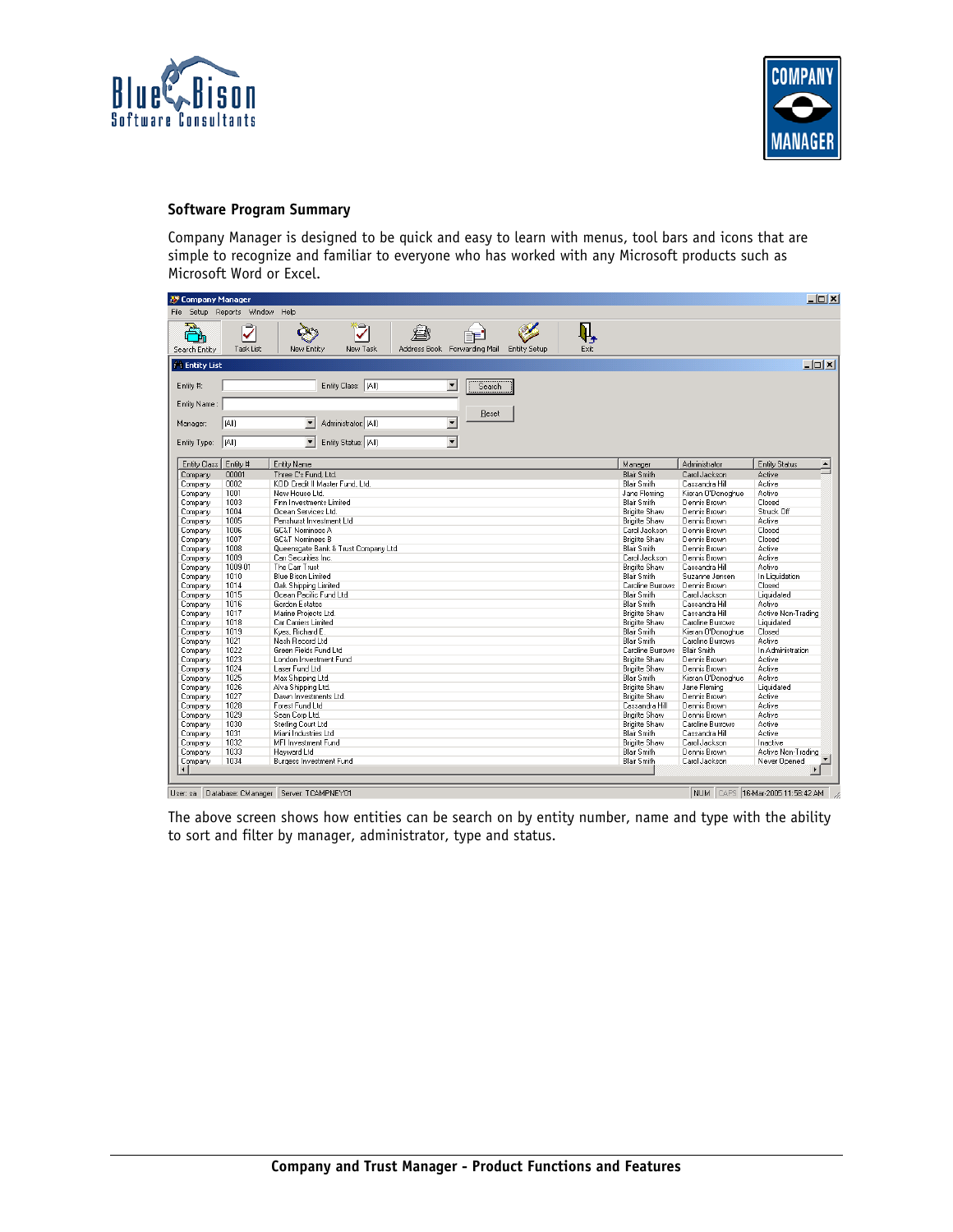



#### **Corporate Address Book**

The Corporate Address book holds all the recorded information of your clients and related entitles. It allows information sharing and cross-referencing between the different areas of the system. The Corporate Address Book stores of all your data in one place which promotes consistency of data.

| <b>Contact Details</b> |                                            |                              | x                                  |
|------------------------|--------------------------------------------|------------------------------|------------------------------------|
| Contact Type:          | Organization<br>O.                         | $\subseteq$ Individual       |                                    |
| Organization:          | <b>Blue Bison Software Consultants Ltd</b> |                              |                                    |
| First Name:            | Kieran                                     |                              | Last Name: 0'Donoghue              |
| Salutation:            |                                            |                              | $C$ Office<br>Send Mail To: C Home |
| Address:               |                                            | <b>Organization Address:</b> |                                    |
| Address:               | 37 Palm Springs                            | Address:                     | Dot Com Center                     |
| Search                 | South Church Street                        | Search                       | Dorcy Drive                        |
|                        |                                            |                              |                                    |
| City:                  | George Town                                | City:                        | George Town                        |
| State:                 | Grand Cayman                               | State:                       | Grand Cayman                       |
| Zip Code:              | 11789 SMB                                  | Zip Code:                    | 11890 APO                          |
| Country:               | Cayman Islands                             | Country:                     | Cayman Islands                     |
| Phone:                 | 354 949 6875                               | Phone:                       | 345 949 8282                       |
| Direct Phone:          |                                            |                              | Direct Phone: 345 814 1739         |
| Cell Phone:            | 345 657 899                                | Cell Phone:                  | 345 916 7534                       |
| Fax:                   |                                            | Fax:                         | 345 949 8291                       |
| E-Mail:                | Kieran@aol.com                             | E-Mail:                      | Blue@Bluebison.kv                  |
| Notes:                 |                                            |                              |                                    |
|                        |                                            |                              |                                    |
|                        |                                            |                              |                                    |
|                        |                                            |                              |                                    |
|                        |                                            |                              |                                    |
|                        |                                            | Relationship                 | Save<br>Close                      |

#### **Relationship Manager:**

The relationship management feature enables the user to record all relationship for corporate and due diligence purpose. Included in the relationship management feature are standard reports that identify all relationships held within the application.

| Aaron Gracia |                        | Organization                                                                 | Relation                                     |
|--------------|------------------------|------------------------------------------------------------------------------|----------------------------------------------|
|              |                        | Alexandra Investments Limited<br><b>Blue Bison Software Consultants Ltd.</b> | Applicant for Business<br>Fund Administrator |
|              | Deloitte & Touche      |                                                                              | Auditor                                      |
|              | <b>Related Parties</b> |                                                                              | $\vert x \vert$                              |
|              |                        |                                                                              |                                              |
|              |                        |                                                                              |                                              |
|              | Related Party:         | Deloitte & Touche                                                            | 童                                            |
|              |                        |                                                                              | 鱼                                            |
|              |                        |                                                                              |                                              |
|              |                        |                                                                              | ×                                            |
|              | Relationship:          | Auditor                                                                      |                                              |
|              |                        |                                                                              |                                              |
|              | Description:           | Deloitte & Touche were appointed as Auditors on Jan A                        |                                              |
|              |                        | 1st 2005.                                                                    |                                              |
|              |                        |                                                                              |                                              |
|              |                        |                                                                              |                                              |
|              |                        |                                                                              |                                              |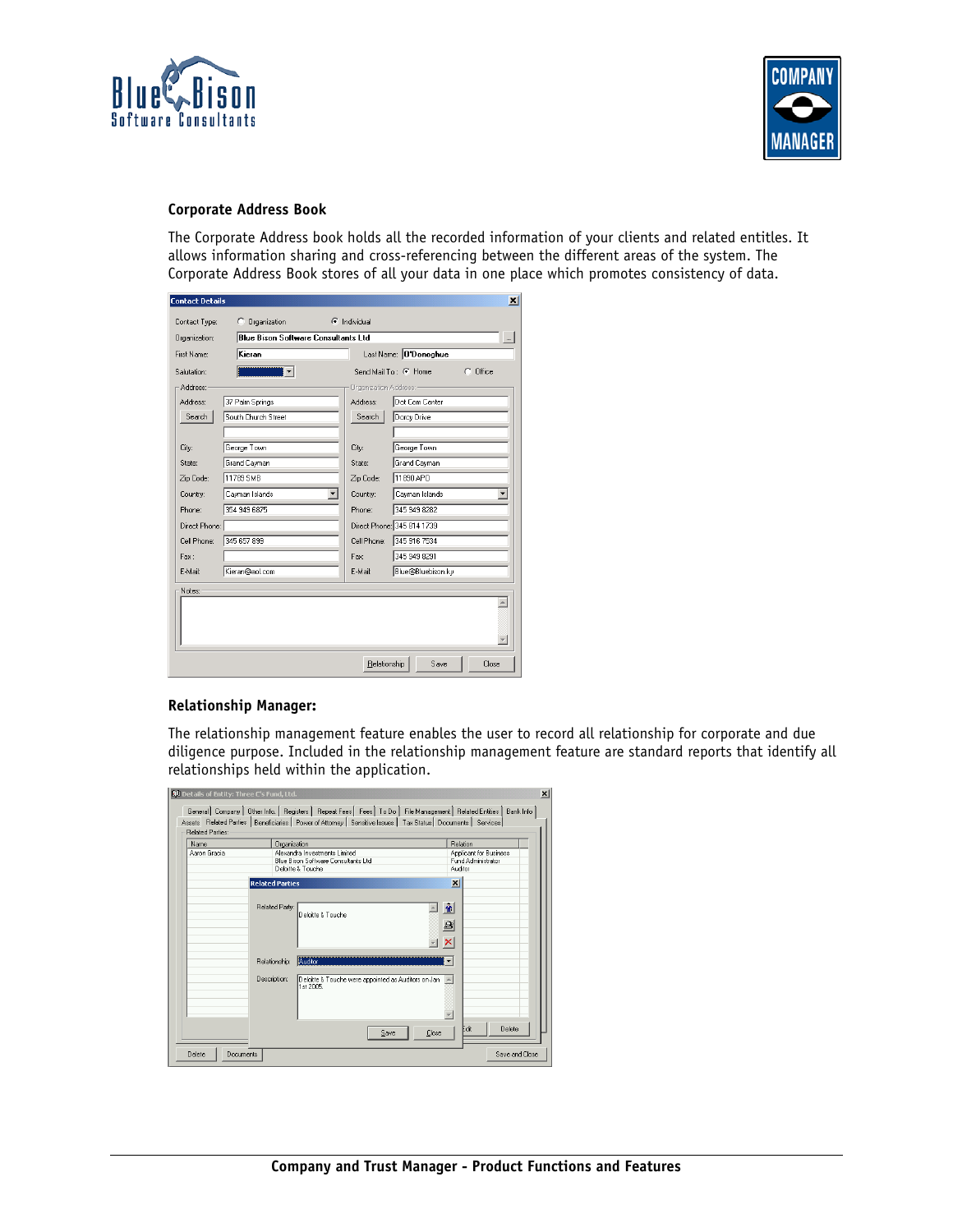



# **Corporate and Share Registers**

Both Corporate and Shares Registers are held in the system:

| <sup>99</sup> Details of Entity: Three C's Fund, Ltd.                                                                                                                                                                                                                        |                              |                               |                          |                        |                    |                                |
|------------------------------------------------------------------------------------------------------------------------------------------------------------------------------------------------------------------------------------------------------------------------------|------------------------------|-------------------------------|--------------------------|------------------------|--------------------|--------------------------------|
| Assets   Related Parties   Beneficiaries   Power of Attorney   Sensitive Issues   Tax Status   Documents   Services  <br>General Company   Other Info. Registers   Repeat Fees   Fees   To Do   File Management   Related Entities   Bank Info  <br>Authorised Share Capital |                              |                               |                          |                        |                    |                                |
| <b>Issued Capital USD:</b>                                                                                                                                                                                                                                                   | 2.00                         |                               | Auth Capital USD:        | 50,000.00              | Fiscal Year: 2005  |                                |
| Share Type<br>CLASS A ORDINARY                                                                                                                                                                                                                                               | <b>Status</b><br><b>Open</b> | <b>Currency</b><br><b>USD</b> | No Of Auth<br>50,000,000 | No. of Issued<br>2.000 | Par Value<br>1.000 | Date Authorized<br>01-Mar-2005 |
|                                                                                                                                                                                                                                                                              |                              |                               |                          |                        |                    |                                |
| $\overline{c}$<br>Par Value Decimals:                                                                                                                                                                                                                                        |                              |                               | Print                    | New                    | Edit               | Delete                         |
| Registers<br>Officer Register Last Updated On:                                                                                                                                                                                                                               |                              | 15-Mar-2005                   | By: sa                   |                        |                    | <b>Officers</b>                |
| Director Register Last Updated On:                                                                                                                                                                                                                                           |                              | 16-Mar-2005                   | By: sa                   |                        |                    | <b>Directors</b>               |
| Shareholder Register Last Updated On:                                                                                                                                                                                                                                        |                              |                               | By:                      |                        |                    | Shareholders                   |
| Partnership Register Last Updated On:                                                                                                                                                                                                                                        |                              |                               | By:                      |                        |                    | Partnership                    |
| Mortgage Register Last Updated On:                                                                                                                                                                                                                                           |                              |                               | By:                      |                        |                    | Mortgages                      |
| Delete<br>Documents                                                                                                                                                                                                                                                          |                              |                               |                          |                        |                    | Save and Close                 |

## **Task Manager**

Task Manager incorporates various levels of authorisation which enable tasks to be created and assigned to team members. Each task can have a user definable status and time associated to it allowing for comprehensive resource and time management.

| <b>Task Details</b>        |                                                                    | ⊡lx                 |
|----------------------------|--------------------------------------------------------------------|---------------------|
| Entity:                    | Three C's Fund, Ltd.                                               | $\cdots$            |
| Task Type:                 | Complete Annual Return                                             | ▼                   |
| Task Category:             | Financial                                                          | ▾╎                  |
| Description:               | Annual Return to be completed and filed with the Company Register. | A.                  |
|                            |                                                                    |                     |
| Task Status:               | Pending                                                            |                     |
| Assigned To:               | Kieran O'Donoghue                                                  | ▾╎                  |
| Contact:                   | Aaron Garcia                                                       |                     |
| To Do Date:                | យិ<br>16-Mar-2005<br>18-Mar-2005<br>Completion Date:               | 面                   |
| File Reference: File #1234 | Estimated Time to<br>complete the task:                            | $\mathbf{1}$<br>Hrs |
| Created On:                | 16-Mar-2005<br>Created By: sa                                      |                     |
| Updated On:                | 16-Mar-2005<br>Updated By: sa                                      |                     |
|                            | Print<br>Save                                                      | Close               |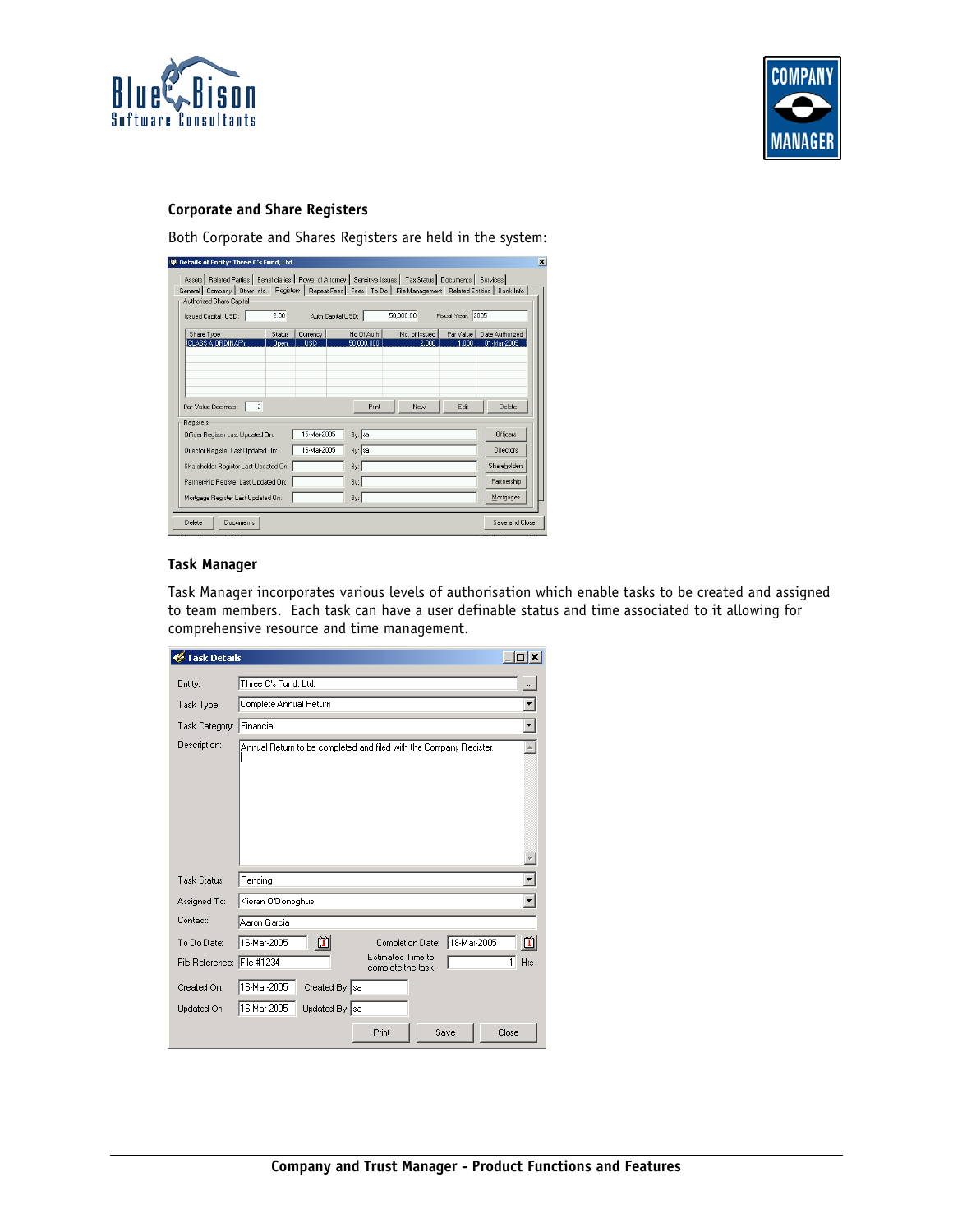



# **File Manager**

File Manager is design to keep track of physical files with the facility to record, file name, file number, box number, warehouse and destruction date.

| <b>File Management</b>        |                          |                                                 | ×            |
|-------------------------------|--------------------------|-------------------------------------------------|--------------|
| File Reference:               | 2323678                  |                                                 |              |
| File Name:                    | Three C's Correspodence. |                                                 |              |
| File Description:             |                          | Three C's Correspodence 01/01/2003 - 31/12/2003 |              |
| File Status:                  | Active                   | File Status Date:                               | $\mathbf{u}$ |
| Box No:                       | 678                      | Ware House No: 34                               |              |
| Destruction Date: 31-Dec-2014 | 凹                        | Authorized By: Aaron Garcia                     |              |
| In Date:                      | 面                        | Out Date:                                       | 面            |
| File Out Name:                |                          |                                                 |              |
| Notes:                        |                          |                                                 |              |
|                               |                          | Created On:                                     |              |
|                               |                          | Updated On:                                     |              |
|                               |                          | Updated By:                                     |              |
|                               |                          | Save                                            | Close        |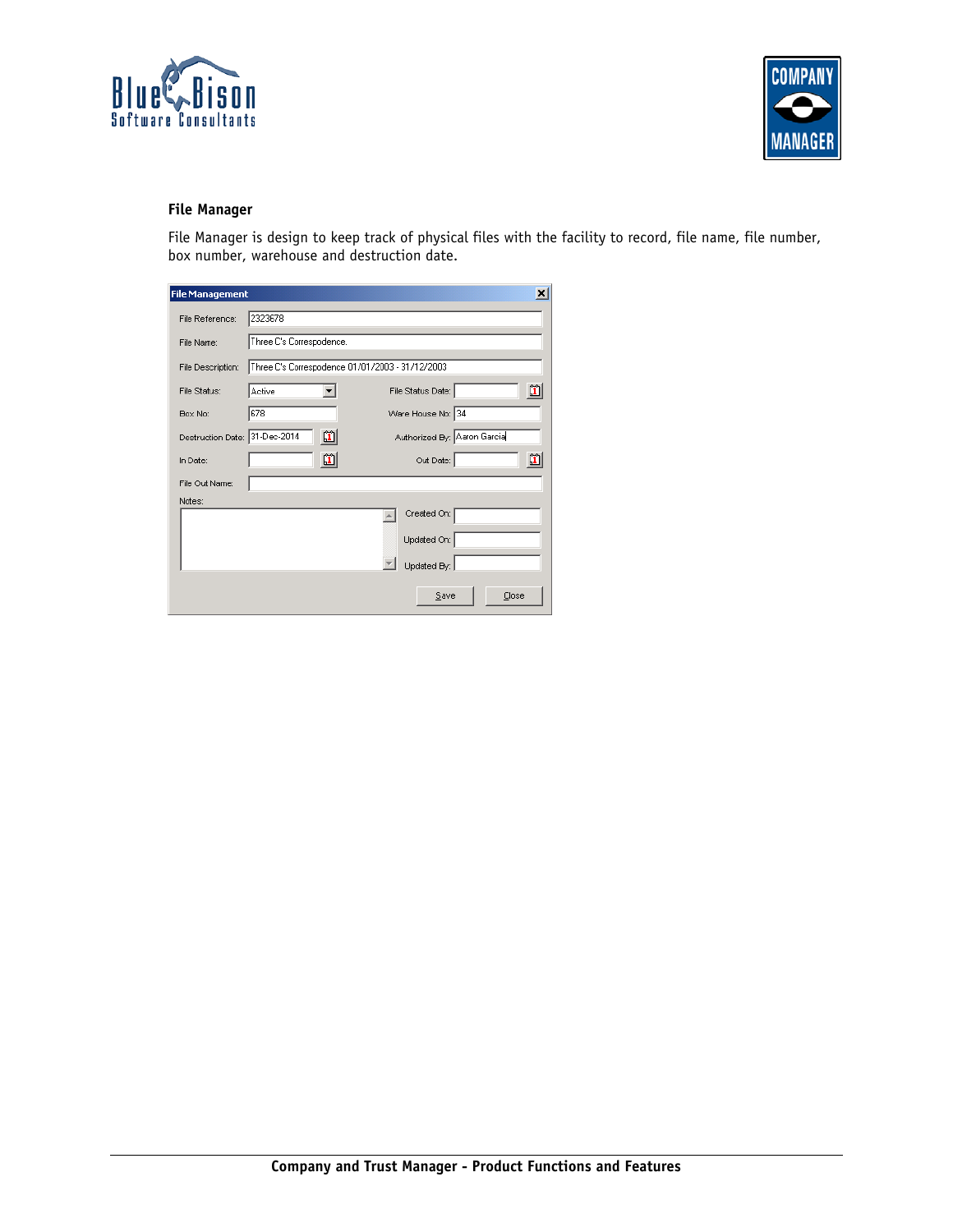



## **Automatic Document Production**

Company Manger automatically produces all your statutory forms, minutes, resolutions, invoices, client statements, and so on. All documentation is produced in Microsoft Word or Excel. Blue Bison's unique document production utility allows the users to incorporate their existing documents into the system. User definable prompts help assist with the production of documents.

| <b>Entity Setup Documents</b>                                                                                                                                                                                                                                                                                     |                                                                                      |                    |                                | ×              |
|-------------------------------------------------------------------------------------------------------------------------------------------------------------------------------------------------------------------------------------------------------------------------------------------------------------------|--------------------------------------------------------------------------------------|--------------------|--------------------------------|----------------|
| Select Entity:<br>Entity Name: Three C's Fund, Ltd.                                                                                                                                                                                                                                                               |                                                                                      |                    |                                | $\rightarrow$  |
| Add<br>Proxies<br>Add<br>Director(s)<br>C.<br>Name<br>Kieran O'Donoghue<br>A<br>A                                                                                                                                                                                                                                 | Proxies<br>Name<br>Kieran O'Donoghue                                                 | Officer(s)         | Add<br>Proxies  <br>c.<br>Name | Shareholder[s] |
| AGM Minutes for an Ordinary Company<br>Please enter a Date for the meeting minutes and select the Chairman / Secretary of the meeting.<br>Docun<br>If the Shareholders were represented by Proxy, please enter Proxies for them.                                                                                  |                                                                                      |                    |                                |                |
| Form mg letter to Registrar regardin<br>AGM Minutes for an Ordinary Company<br>First Directors Meeting Minutes<br>Director Minutes For Exempted Comp<br>Incorporation Letter for an Exempted<br>Incorporation Letter for an Ordinary Co.,<br>Shareholder Proxy Form<br>Director Proxy Form<br>Share Transfer Form | Director 1:<br>Director 2:<br>Chairman:<br>Secretary:<br>Shareholder:<br>Add. Issue: |                    | Certificate #                  |                |
| Memorandum and Articles (Exempt)<br>Information Sheet<br>$\vert \cdot \vert$<br>$\blacksquare$                                                                                                                                                                                                                    | Transferee:<br>Manager:<br>Signatory<br>Proxy<br>Witness                             | <b>Blair Smith</b> |                                |                |
|                                                                                                                                                                                                                                                                                                                   |                                                                                      |                    | Print                          | Close          |

#### **Multi-jurisdictional**

Multiple currency functionality and a user definable document production system means that Company Manager can be used in any jurisdiction or across several jurisdictions.

| Tax Exemption Letter<br>Forwarding letter to Registrar regarding<br>AGM Minutes for an Ordinary Company<br>First Directors Meeting Minutes<br>Director Minutes For Exempted Company<br>Incorporation Letter for an Exempted C<br>Incorporation Letter for an Ordinary Co<br>Shareholder Proxy Form<br>Director Proxy Form<br>Share Transfer Form<br>Memorandum and Articles (Exempt)<br>Information Sheet | Entity Types for which the Document is Valid<br><b>▽</b> Bahamas Fund<br>■ Bermuda regulated Fund<br>BVI professional fund<br>⊠ Cavman Funds<br>□ Curacao Funds<br>$\mathsf{\Pi}$ exempt<br>exempted unit trust<br><b>General Partner</b> |
|-----------------------------------------------------------------------------------------------------------------------------------------------------------------------------------------------------------------------------------------------------------------------------------------------------------------------------------------------------------------------------------------------------------|-------------------------------------------------------------------------------------------------------------------------------------------------------------------------------------------------------------------------------------------|
|                                                                                                                                                                                                                                                                                                                                                                                                           | Details<br>Document<br>Tax Exemption Letter<br><b>Filename</b><br>Tax exemption letter.dot<br>Description<br>No addtional values to be entered or selected.                                                                               |
|                                                                                                                                                                                                                                                                                                                                                                                                           | ⊽<br>Active<br>Edit<br>Save<br>Cancel<br>Add<br>Delete<br>Fields >>><br>Close                                                                                                                                                             |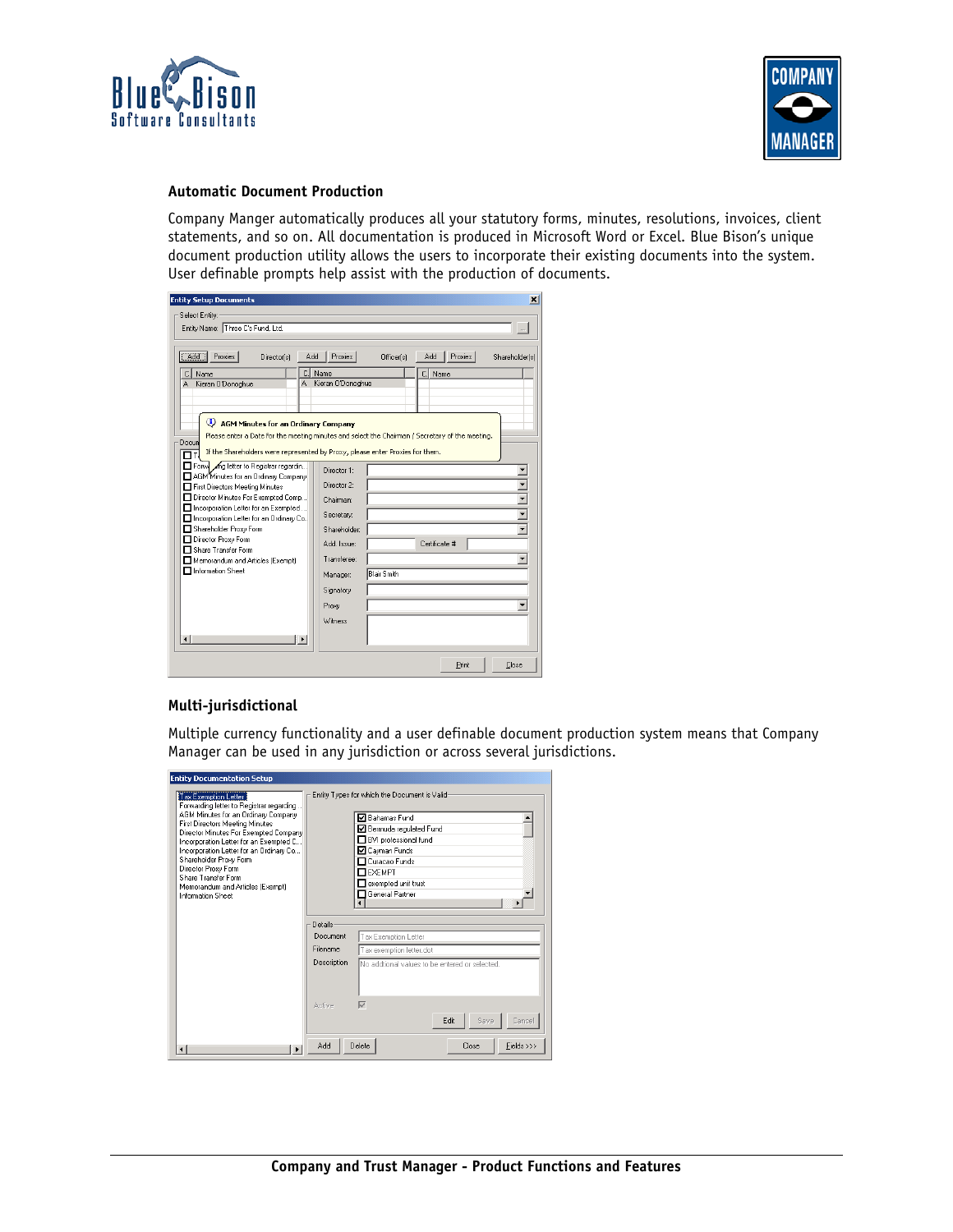



# **Comprehensive Reporting**

All modules have an extensive report library and report writing facilities via industry standard report writers.

| File<br>Setup   | Reports Window        | Help                                                                               |                       |                      |                         |
|-----------------|-----------------------|------------------------------------------------------------------------------------|-----------------------|----------------------|-------------------------|
|                 |                       |                                                                                    |                       |                      |                         |
|                 | Entity                | ۲<br>⊽<br>Ō.                                                                       | Q,                    |                      |                         |
|                 | Contacts              | ٠                                                                                  |                       |                      |                         |
| Search Entit    | Accounts              | ٠<br>New Entity<br>New Task<br>Address Book Forwarding Mail<br><b>Entity Setup</b> | Exk                   |                      |                         |
| <b>Entity L</b> | Registers             |                                                                                    |                       |                      | $   $ $  $ $\times$ $ $ |
|                 | <b>Annual Reports</b> | Annual Return Declaration<br>٠                                                     |                       |                      |                         |
|                 | Task List             | Annual Return and List                                                             |                       |                      |                         |
| Entity #:       | Forwarding Mail       | ×<br>Search<br>Annual General Meeting                                              |                       |                      |                         |
| Entity Name:    |                       | Financial Filing Report                                                            |                       |                      |                         |
|                 |                       | Reset                                                                              |                       |                      |                         |
| Manager         | [AII]                 | $\overline{ }$<br>Administrator: [AII]<br>۳                                        |                       |                      |                         |
|                 |                       |                                                                                    |                       |                      |                         |
| Entity Type:    | lican                 | $\overline{\phantom{0}}$<br>Entity Status: (All)<br>$\vert \mathbf{v} \vert$       |                       |                      |                         |
| Entity Class    | Enily #               | Entity Name                                                                        | Manager               | Administrator        | Entity Status           |
| Company         | 00001                 | Three C's Fund, Ltd.                                                               | <b>Blair Smith</b>    | Carol Jackson        | Active                  |
| Company         | 0002                  | KOD Credit II Master Fund, Ltd.                                                    | <b>Blair Smith</b>    | Cassandra Hill       | Active                  |
| Fund            | 0003                  | Captial House Offshore Fund                                                        | <b>Blair Smith</b>    | <b>Brigitte Shaw</b> | Active                  |
| Company         | 1001                  | New House Ltd.                                                                     | Jane Fleming          | Kieran O'Donoghue    | Active                  |
| Fund            | 1002                  | Alexandra Corporate FundLimited                                                    | <b>Brigitte Shaw</b>  | Dennis Brown         | Active                  |
| Company         | 1003                  | Finn Investments Limbed                                                            | <b>Blair Smith</b>    | Dennis Rsown         | Closed                  |
| Company         | 1004                  | <b>Ocean Services Ltd.</b>                                                         | <b>Brigitte Shaw</b>  | Dennis Brown         | Struck Off              |
| Company         | 1005                  | Penshurst Investment Ltd.                                                          | <b>Brigitte Shaw</b>  | Dennis Brown         | Active                  |
| Company         | 1006                  | <b>GC&amp;T Nominees A</b>                                                         | Carol Jackson         | Dennis Brown         | Closed                  |
| Company         | 1007                  | GCLT Nominees B                                                                    | <b>Brigitte Shaw</b>  | Dennis Brown         | Closed                  |
| Company         | 1008                  | Queensgate Bank & Tsust Company Ltd.                                               | <b>Blair Smith</b>    | Dennis Rsown         | Active                  |
| Company         | 1009                  | Car Securities Inc.                                                                | Carol Jackson         | Dennis Brown         | Active                  |
| Company         | 1009-01               | The Car Trust                                                                      | <b>Brigitte Shaw</b>  | Cassandra Hill       | Active                  |
| Company         | 1010                  | Blue Bison Limited                                                                 | <b>Blair Smith</b>    | Suzanne Jensen       | In Liquidation          |
| Company         | 1014                  | <b>Oak Shipping Limited</b>                                                        | Caroline Burrows      | Dennis Brown         | Closed                  |
| Company         | 1015                  | <b>Down Pacific Fund Ltd.</b>                                                      | <b>Blair Smith</b>    | Carol Jackson        | Liquidated              |
| Company         | 1016                  | Gordon Estates                                                                     | <b>Blair Smith</b>    | Cassandra Hill       | Active                  |
| Company         | 1017                  | Marine Projects Ltd.                                                               | <b>Brigitte Shaw</b>  | Cassandra Hill       | Active Non-Trading      |
| Company         | 1018                  | Car Carriers Limited                                                               | <b>Brighte Shaw</b>   | Caroline Burrows     | Liquidated              |
| Company         | 1019                  | Kyes, Richard E.                                                                   | <b>Blair Smith</b>    | Kieran O'Donoghue    | Closed                  |
| Fund            | 1020                  | <b>GS</b> investment Fund                                                          | <b>Brigitte Shaw</b>  | Jane Fleming         | Desolved                |
| Company         | 1021                  | Nash Record Ltd.                                                                   | <b>Blair Smith</b>    | Caroline Burrows     | Active                  |
| Company         | 1022                  | Green Fields Fund Ltd                                                              | Caroline Burrows      | <b>Blair Smith</b>   | In Administration       |
| Company         | 1023                  | London Investment Fund                                                             | <b>Brigitte Shaw</b>  | Dennis Brown         | Active                  |
| Company         | 1024                  | Laser Fund Ltd                                                                     | <b>Brigitte Sharr</b> | Dennis Brown         | Active                  |
| Company         | 1025                  | Max Shipping Ltd.                                                                  | <b>Blair Smith</b>    | Kieran O'Donoghue    | Active                  |
| Company         | 1026                  | Alva Shipping Ltd.                                                                 | <b>Brigitte Shaw</b>  | Jane Fleming         | Liquidated              |
| Company         | 1027                  | Dawn Investments Ltd.                                                              | <b>Brigitte Shaw</b>  | Dennis Brown         | Active                  |
| Company         | 1028                  | Forest Fund Ltd                                                                    | Cassandra Hill        | Dennis Brown         | Active                  |
| Company         | 1029                  | Sean Corp Ltd.                                                                     | Brighte Shaw          | Dennis Brown         | Active                  |
| Company         | 1030                  | Sterling Court Ltd.                                                                | <b>Brigitte Sharr</b> | Caroline Burrows     | Active                  |
|                 | 1031                  | Miani Industries Ltd.                                                              | <b>Blair Smith</b>    | Cassandra Hill       | Active                  |
| Company         |                       |                                                                                    |                       |                      | $\mathbf{H}$            |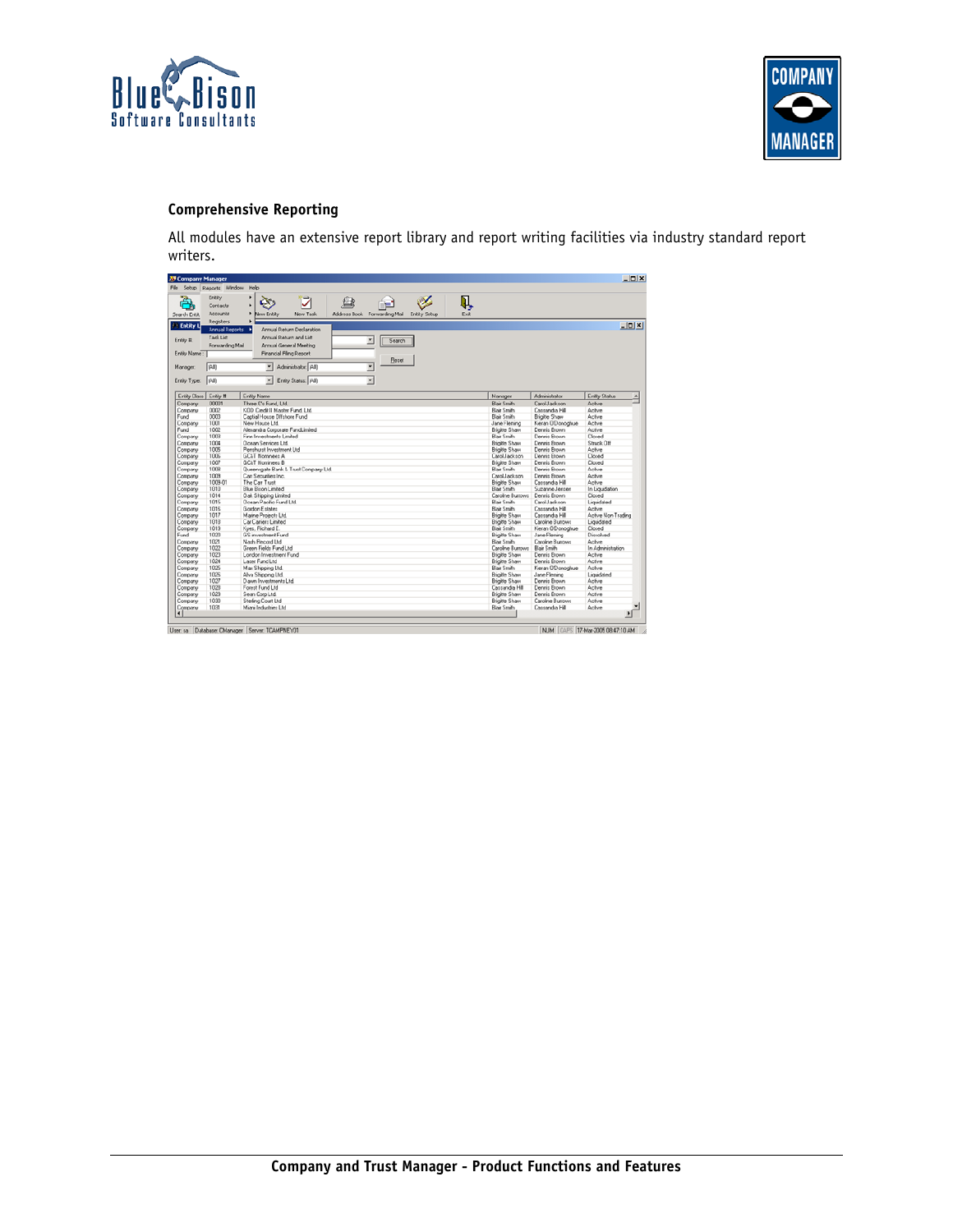



## **Multi–layered Data Security**

Comprehensive security features enable access restrictions to be set for each individual user from basic access to the different modules down to locking particular fields. Both SQL server and windows authentication can be used for secured access.

| <b>Employee Details</b> |                     |
|-------------------------|---------------------|
| First Name:             | Kieran              |
| Last Name:              | O'Donoghue          |
| Initials:               | KOD                 |
| Employee No:            | 001                 |
| User ID:                | KOD                 |
| Alternate:              | п                   |
| Reset Password:         | ш                   |
| Security Level:         | CM Administrator    |
| E-Mail:                 | Kieran@bluebison.ky |
| Rate per Hour:          | 150.00              |
|                         | Save<br>Close       |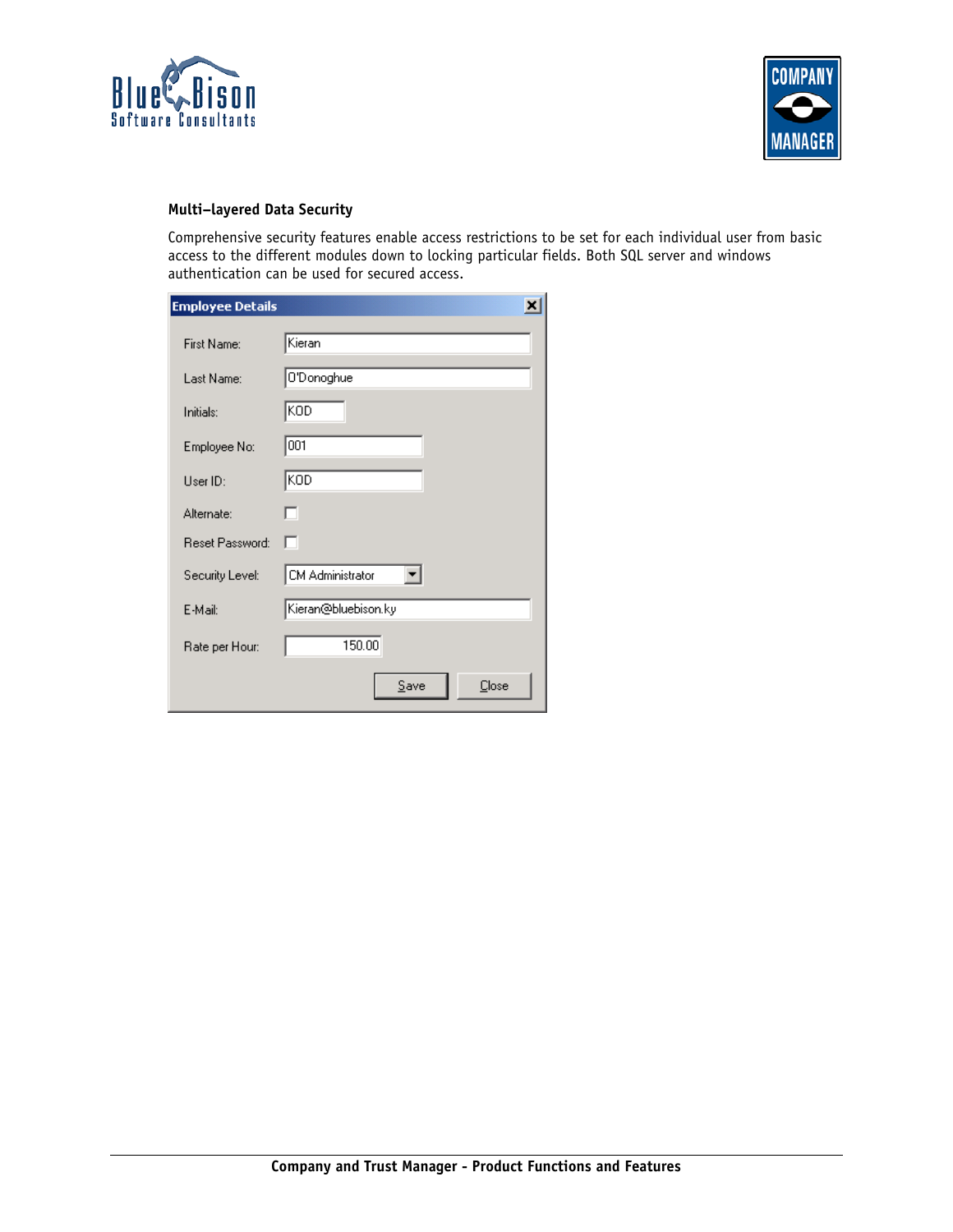



# **Mail Forwarding**

The Mail forward feature seamlessly integrates with Microsoft Mail Merge allowing the user to create mail shots directly from the application.

|                                                                                                                                                                                                                                                                                                                                                                                     |                                      |                                        | $\vert x \vert$ |
|-------------------------------------------------------------------------------------------------------------------------------------------------------------------------------------------------------------------------------------------------------------------------------------------------------------------------------------------------------------------------------------|--------------------------------------|----------------------------------------|-----------------|
|                                                                                                                                                                                                                                                                                                                                                                                     |                                      |                                        |                 |
|                                                                                                                                                                                                                                                                                                                                                                                     |                                      |                                        |                 |
|                                                                                                                                                                                                                                                                                                                                                                                     |                                      |                                        | Reset           |
|                                                                                                                                                                                                                                                                                                                                                                                     |                                      |                                        |                 |
|                                                                                                                                                                                                                                                                                                                                                                                     |                                      |                                        |                 |
|                                                                                                                                                                                                                                                                                                                                                                                     |                                      |                                        |                 |
|                                                                                                                                                                                                                                                                                                                                                                                     |                                      |                                        |                 |
|                                                                                                                                                                                                                                                                                                                                                                                     |                                      |                                        |                 |
|                                                                                                                                                                                                                                                                                                                                                                                     |                                      |                                        |                 |
|                                                                                                                                                                                                                                                                                                                                                                                     |                                      |                                        |                 |
|                                                                                                                                                                                                                                                                                                                                                                                     |                                      |                                        |                 |
|                                                                                                                                                                                                                                                                                                                                                                                     |                                      |                                        |                 |
|                                                                                                                                                                                                                                                                                                                                                                                     |                                      |                                        |                 |
|                                                                                                                                                                                                                                                                                                                                                                                     |                                      |                                        |                 |
|                                                                                                                                                                                                                                                                                                                                                                                     |                                      |                                        |                 |
|                                                                                                                                                                                                                                                                                                                                                                                     |                                      |                                        |                 |
|                                                                                                                                                                                                                                                                                                                                                                                     |                                      |                                        |                 |
|                                                                                                                                                                                                                                                                                                                                                                                     |                                      |                                        |                 |
|                                                                                                                                                                                                                                                                                                                                                                                     |                                      |                                        |                 |
|                                                                                                                                                                                                                                                                                                                                                                                     |                                      |                                        |                 |
|                                                                                                                                                                                                                                                                                                                                                                                     |                                      |                                        | Close           |
|                                                                                                                                                                                                                                                                                                                                                                                     |                                      |                                        |                 |
| <b>Entity Name</b><br>Three C's Fund, Ltd.<br>KOD Credit II Master Fund, Ltd.<br>Captial House Offshore Fund<br>New House Ltd.<br>Alexandra Corporate FundLimited<br>Finn Investments Limited<br>Ocean Services Ltd.<br>Penshurst Investment Ltd<br><b>GC&amp;T Nominees A</b><br><b>GC&amp;T Nominees B</b><br>Carr Securities Inc.<br>The Carr Trust<br><b>Blue Bison Limited</b> | Queensgate Bank & Trust Company Ltd. | Manager: (All)<br>Administrator: (All) | Search<br>Print |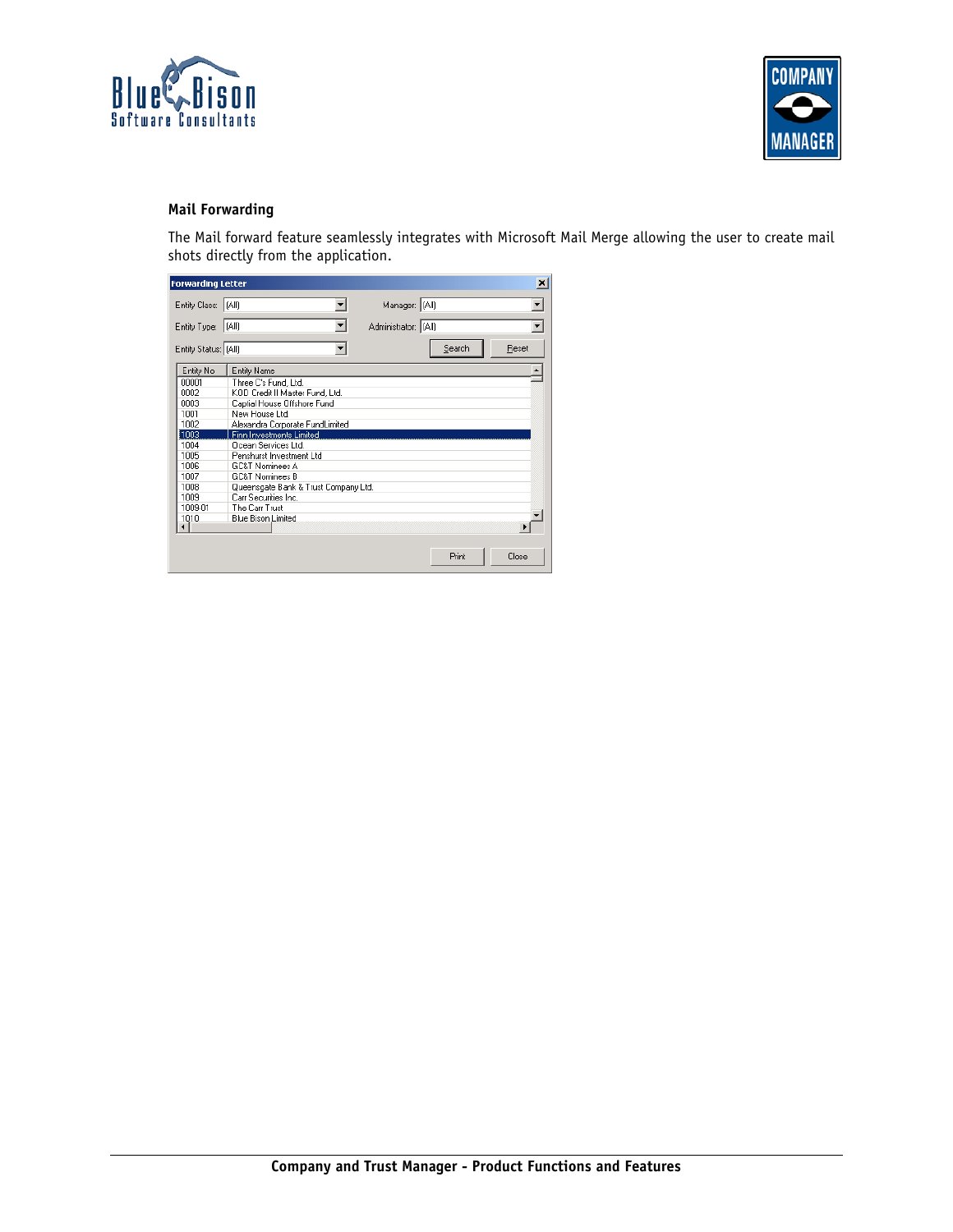



## **Document Management:**

The document management feature is designed to store all entity documents electronically. This facilitates a centralised document portal where documents can be opened and view via their native applications.

| <b>Documents</b>                                                                                    | $\vert x \vert$ |
|-----------------------------------------------------------------------------------------------------|-----------------|
| Document Name: Copy of Bank Reference                                                               |                 |
| Document Type: Due Diligence                                                                        |                 |
| បា<br>17-Nov-2003<br>Signature Pages Mailed<br>Effective Date:                                      |                 |
| 26-Nov-2003<br>m<br>Execution Date:<br>Signature Pages Faxed                                        |                 |
| 凹<br><b>Final Draft Received</b><br>Resolution Date:                                                |                 |
| 凹<br>27-Jul-2005<br>Expiry Date:                                                                    |                 |
| Parties:                                                                                            |                 |
|                                                                                                     |                 |
| Contact:<br>Kieran O'Donoghue<br>Ж<br>ORG: BISYS Hedge Fund Holdings Limited                        |                 |
| Location:<br>C:\Documents and Settings\kodonoghue\My Documents\Bank<br>Reference for Three C's .doc |                 |
| Description:<br>A description of the document would be entered here.                                |                 |
| Updated On:<br>Updated By:<br>Created On:                                                           |                 |
| Save<br>Close                                                                                       |                 |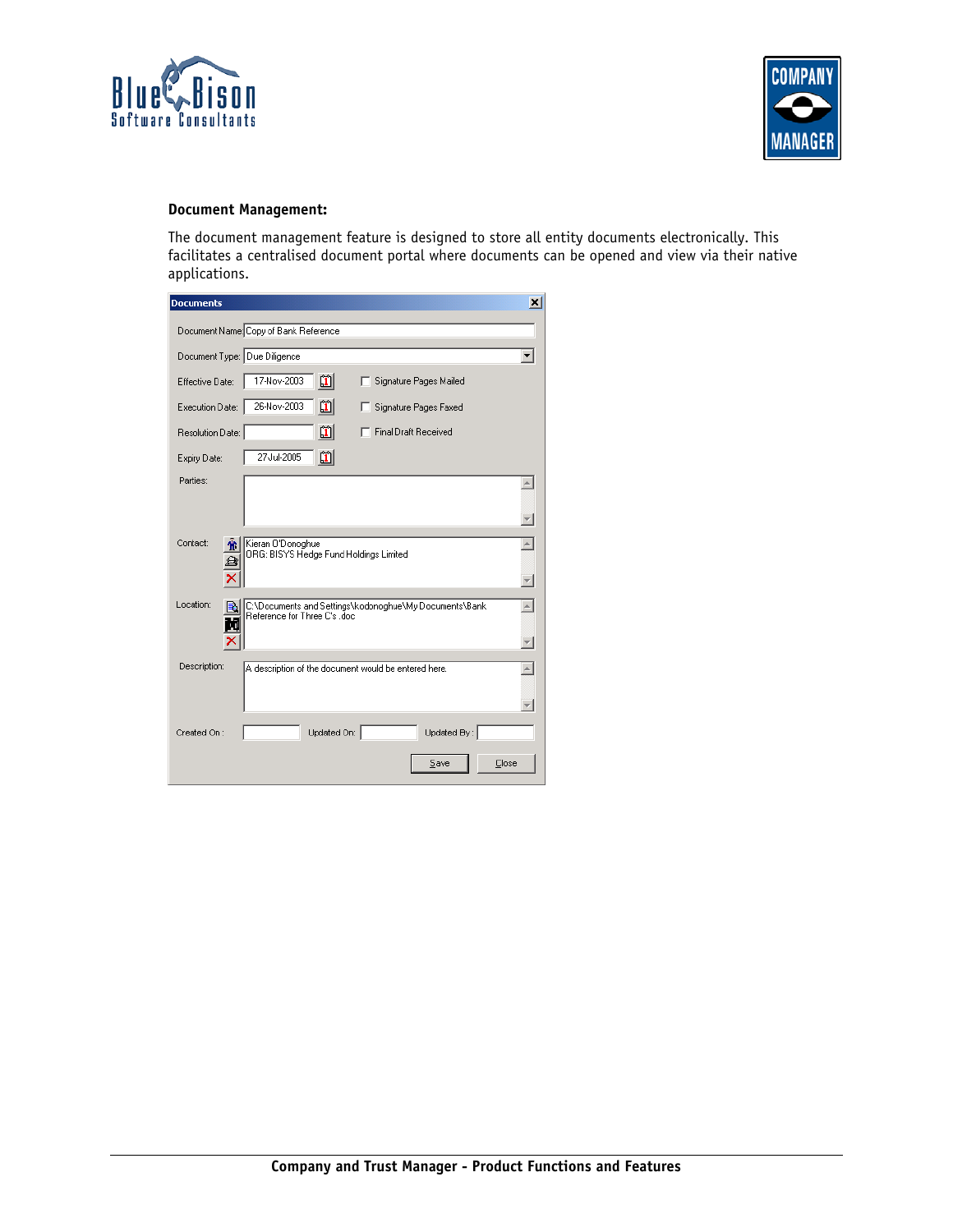



# **Fees and Repeat Fees**

Both standard, recurring fees and supplementary fee can be stored in the system. Recurring fees can be scheduled Monthly, Quarterly, Semi-Annually or Annually.

| <b>Edit Schedule</b>          |                                         |               |                                     |  |
|-------------------------------|-----------------------------------------|---------------|-------------------------------------|--|
| Occurs-                       | Annually                                |               |                                     |  |
| $\Box$ Monthly                |                                         |               |                                     |  |
| o<br>Quarterly                | O Day 01 January - of every 1 - year(s) |               |                                     |  |
| C Semi-Annual                 | Every Anniversary date                  |               |                                     |  |
| C Annual                      |                                         |               |                                     |  |
| Duration                      |                                         |               |                                     |  |
| Start Date:                   | 17-Mar-2005                             | C End Date:   | 17-Mar-2010<br>$\vert \nabla \vert$ |  |
| Next Review Date: 17-Mar-2006 |                                         | C No End Date |                                     |  |
|                               |                                         |               |                                     |  |
|                               |                                         |               | Cancel<br>0k                        |  |

The fees system also allows for Pro-rated billing

| <b>Repeat Fee Settings</b><br>$\mathbf{x}$                                                                                                                                                                                                    |
|-----------------------------------------------------------------------------------------------------------------------------------------------------------------------------------------------------------------------------------------------|
| Annual Administration Fee<br>Fee Type:<br>Occurs every 1 year(s) on March, 17th.<br>Frequency:                                                                                                                                                |
| First Year Stub Payment:<br>17-Mar-2005<br>Start Date:<br>67<br>C Percentage:<br>$\boldsymbol{\mathcal{Z}}$<br>Renewal Date: 17-Mar-2006<br>C. Pro-rate<br>$\boxed{\smile}$ Based on $\boxed{\smile}$ months not days.<br>1,500.00<br>Amount: |
| 1,005.00<br>Stub Amount:<br>Description to appear on Invoice:<br>Annual Administration Fee                                                                                                                                                    |
| Updated On:<br>Updated By:<br>Created On:<br>Save<br>Close                                                                                                                                                                                    |

Supplementary fees can be set-up on a fixed cost and time and billing basis.